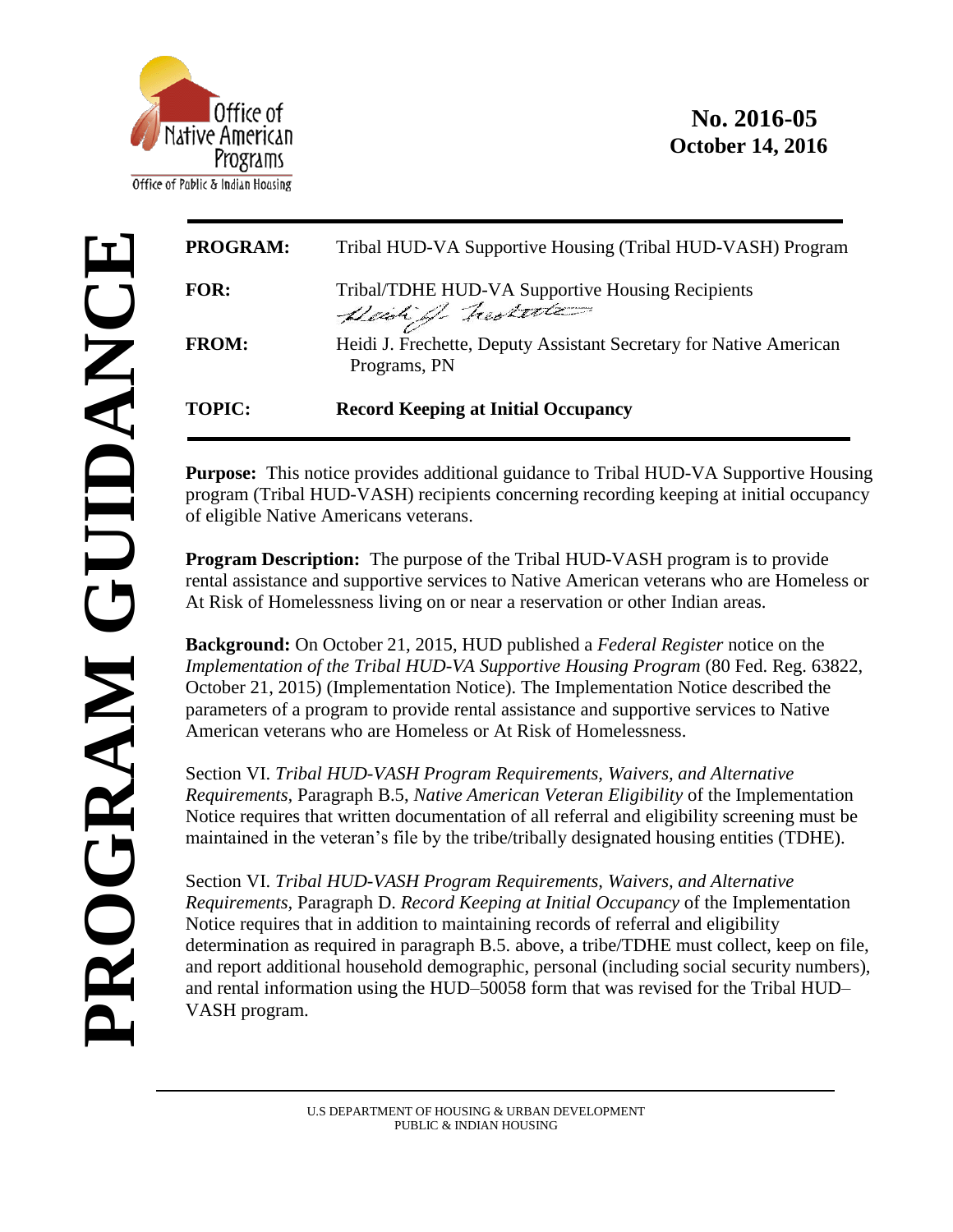This information is also required to be reported through an electronic reporting system as prescribed by HUD. The electronic reporting system is not functioning yet. However, tribes/TDHEs should collect and retain paper/file copies of the required information as veterans are referred by VA and as veterans lease up units with the Tribal HUD-VASH assistance, so that the tribe/TDHE can submit the information once the electronic reporting system is functioning.

**Collection of Data:** According to Section VI. *Tribal HUD-VASH Program Requirements, Waivers, and Alternative Requirements,* Paragraph D. *Record Keeping at Initial Occupancy* of the Implementation Notice, at initial occupancy, tribes/TDHEs will need to collect the following information about Native American veterans referred by the VA and their household members that must be maintained in the veteran's physical file:

> **Part (1):** The below information should be collected and maintained by tribes/TDHEs at the initial leasing and should be provided by the Homeless or At Risk of Homelessness veteran that has been identified as eligible under the requirements of the Department of Veteran Affairs and the tribe/TDHE.

- Veteran's First Name
- Veteran's Last Name
- Veteran's Middle Initial
- Veteran's Social Security Number (*SSN*) An original document issued by a federal, state, or tribal government agency, which contains the name of the individual and the SSN of the individual along with other identifying information, is acceptable in accordance with the standards in 24 CFR 5.216(g).
- Veteran's Admission to Program Date
- Unit Physical Street Address
- Unit Apartment Number (*if applicable*)
- Unit City
- Unit State
- Unit Zip Code(*if a mailing address/ is different from the unit to be occupied, please collect that address as well*)

/Number of bedrooms in unit

- Building structure type (*single family detached/manufactured/low-rise/townhouse, etc.*)
- Unit Owner/Agent Name
- Unit Owner/Agent TIN/SSN
- Tenant Expected Rent Contribution Payment Amount (*monthly*)
- Rental Assistance Expected Payment Amount (*monthly*)
- Total Expected Amount Due to Owner (*monthly*)
- Type of Property (*TDHE/Tribally Owned, Privately Owned, or Other Federally Subsidized*)

**Part (2):** The below information should be collected and maintained by tribes/TDHEs at the initial leasing and should be provided by the Homeless or At Risk of Homelessness veteran for each person (family member(s) including the veteran) that will reside in the home.

- First Name:
- Last Name: